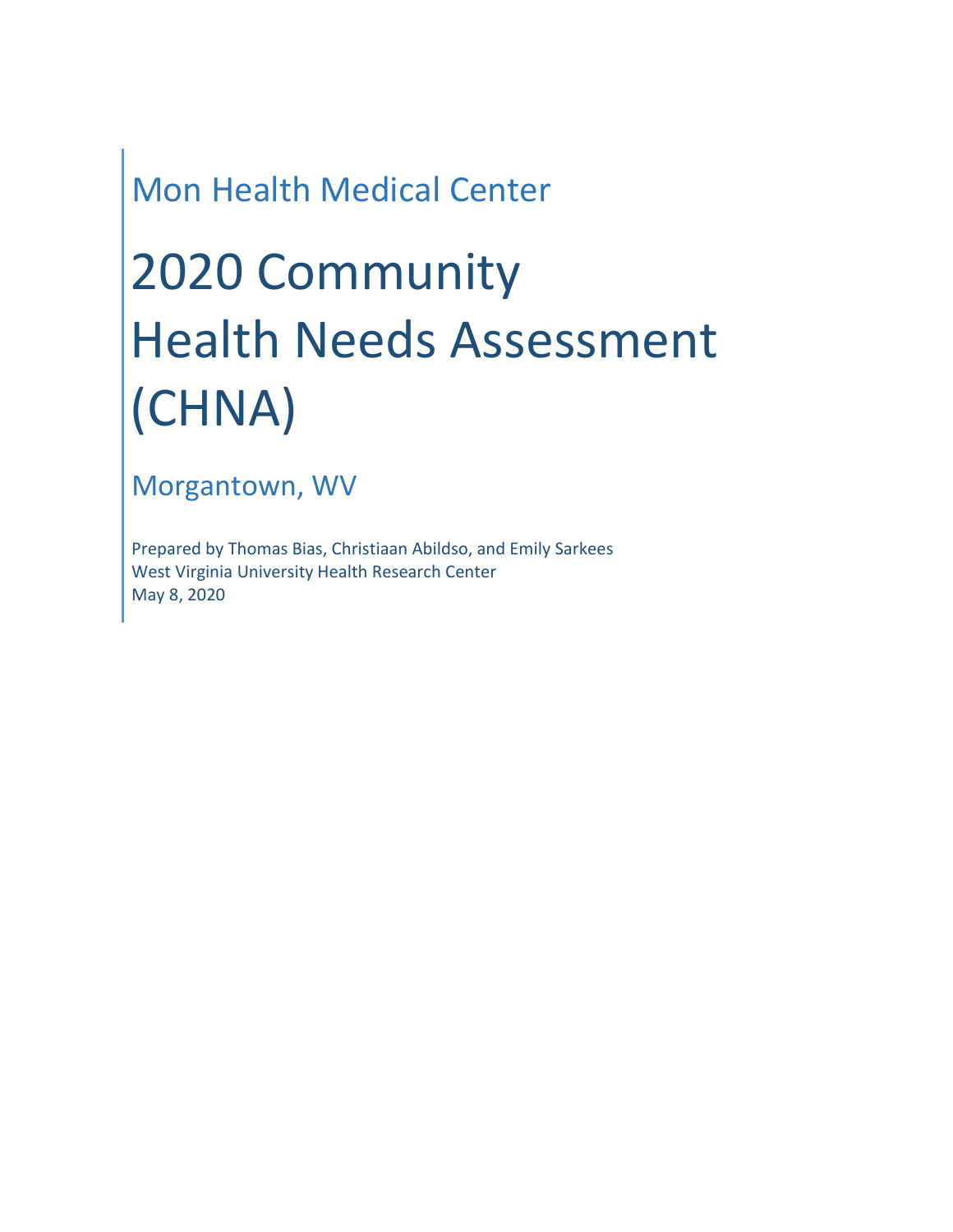### **Contents**

| Background and Introduction                             | 2  |
|---------------------------------------------------------|----|
| About Mon Health Medical Center                         | 3  |
| <b>Previous CHNA Findings</b>                           | 3  |
| Definition of the Community Served & Secondary Data     | 3  |
| Methodology and Community Input Process                 | 6  |
| Primary Methods of Collecting and Analyzing Information | 7  |
| <b>Community Health Needs Prioritization</b>            | 9  |
| Conclusion                                              | 12 |
| Appendices                                              | 13 |

## List of Tables

| Table 1 Select Demographic Data                  | 6.  |
|--------------------------------------------------|-----|
| Table 2 Community Health Concerns Survey Results |     |
| Table 3 Access to Health Care and Medical Needs  | 10. |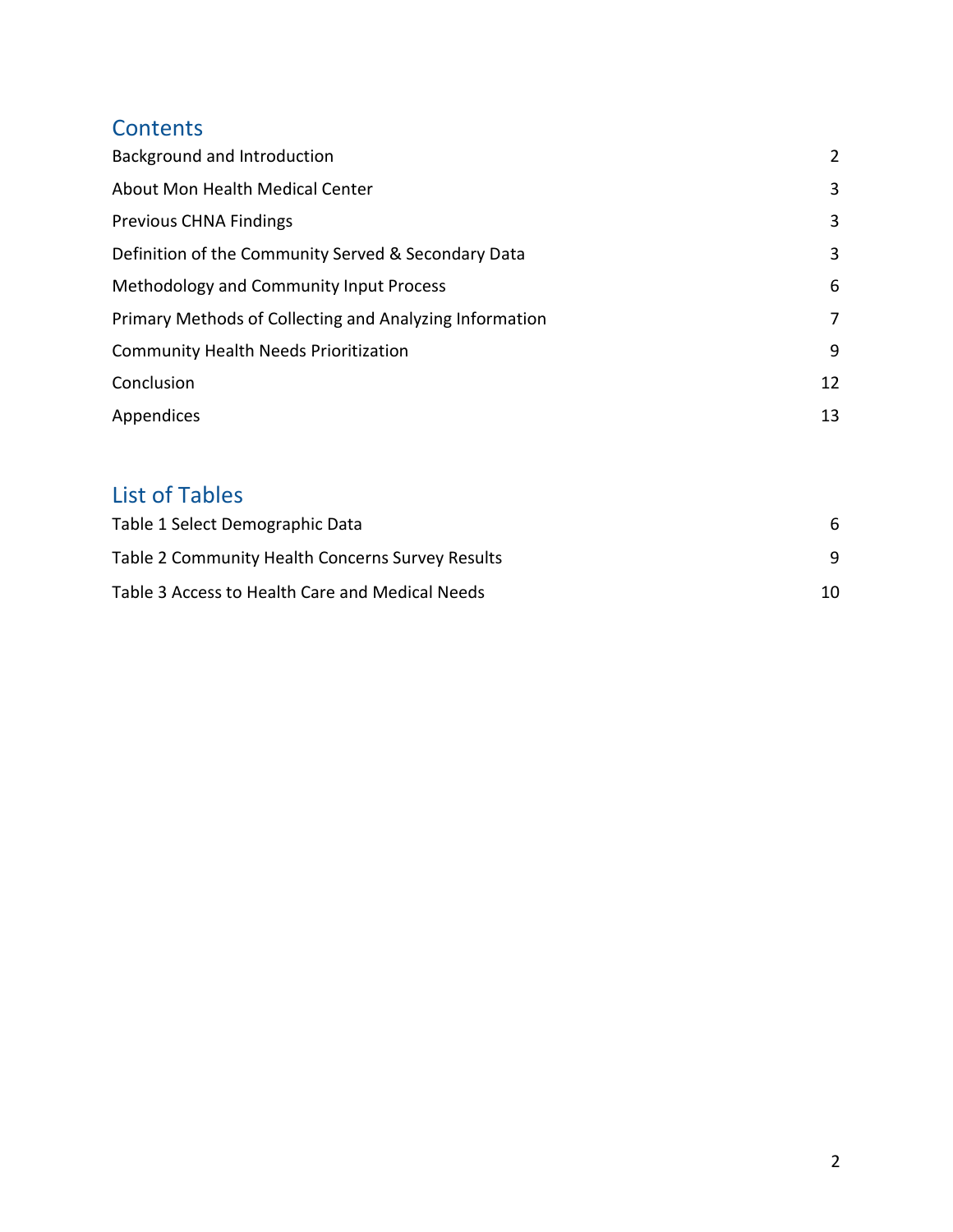#### Background and Introduction

Provisions in the Affordable Care Act (ACA) of 2010 require tax-exempt (non-profit) hospitals to conduct a Community Health Needs Assessment (CHNA) and develop an Implementation Plan at least every three years. The regulations for the CHNA include defining the hospital's service area and compiling demographics and analysis of health indicators; taking into account input from the community, including public health professionals; identifying resources; and prioritizing community health needs.

The 2020 Mon Health Medical Center CHNA incorporates the requirements described above and identifies the following prioritized needs:

- **1. Cancer**
- **2. Substance Use & Abuse**
- **3. Mental Health**
- **4. Obesity**

In addition to the requirement to conduct a CHNA, hospital leadership expressed the desire to go beyond regulatory requirements in serving patients and the community as a whole, as well as to build upon work done in previous cycles and by other local partners wherever applicable. To facilitate this goal, Mon Health Medical Center (MHMC) has partnered with West Virginia University's School of Public Health (WVU SPH) to complete this Needs Assessment. This process was led by Dr. Tom Bias in the Health Research Center within the school. A CHNA leadership team including hospital and community leadership was convened to inform and guide the process.

This document serves as a roadmap for the Implementation Plan, which will be developed during the months following the completion of the 2020 CHNA. The Implementation Plan will specify activities developed by the hospital and collaborators, available resources, and strategies for evaluation.

Since adoption of the previous CHNA in 2017, MHMC has entered into an agreement with the Monongalia County Health Department and Ruby Memorial Hospital to complete a collaborative, county-wide CHNA with the WVU SPH team. The three-fold collaboration involves entities operating within varying tax years and CHNA cycles, requiring all three to work toward a common timeline for joint data collection and reporting moving forward from this year. This document is the final "individual" needs assessment conducted by MHMC, timed to serve as a building block for the first collaborative Monongalia County CHNA in future.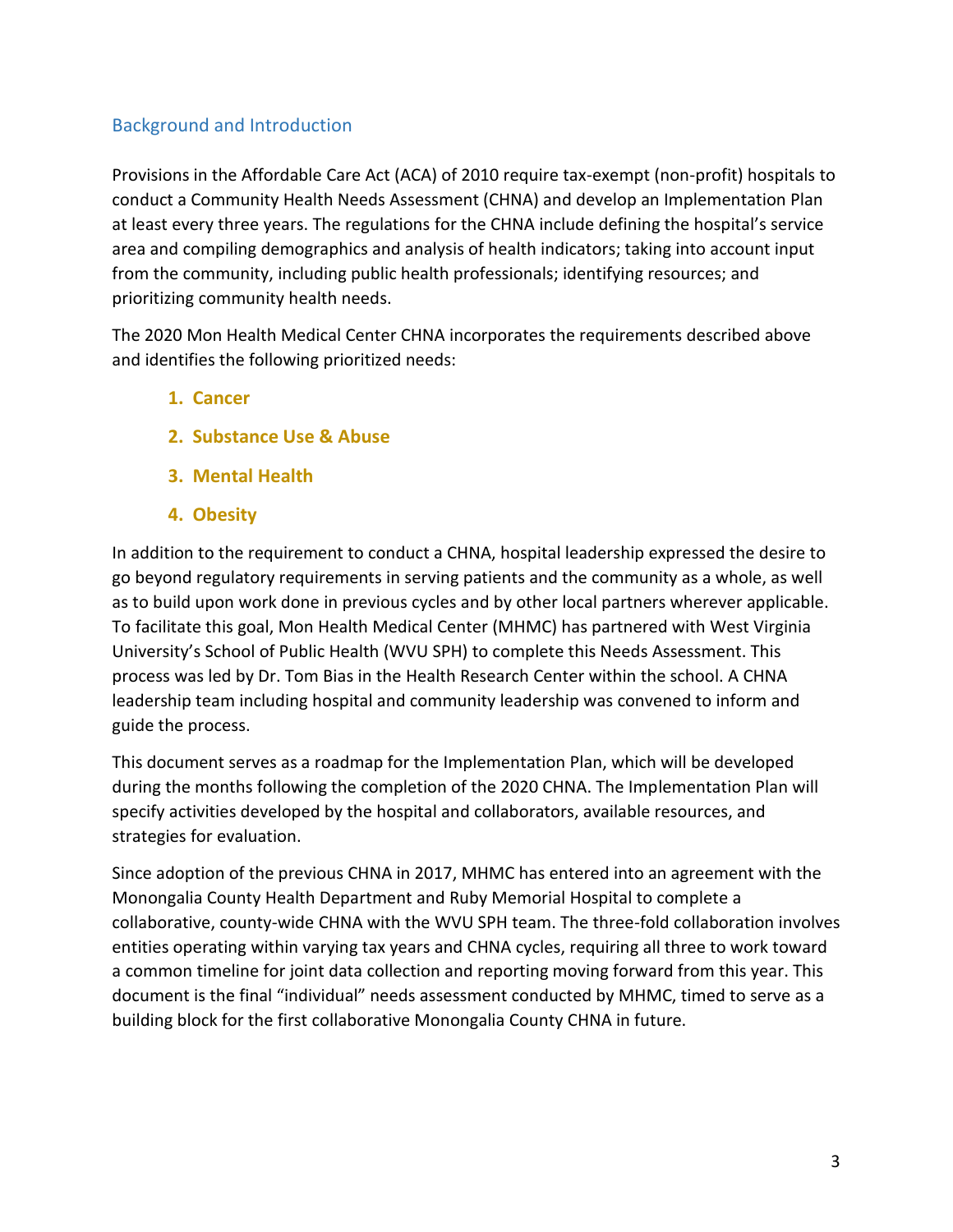#### <span id="page-3-0"></span>About the Hospital

Mon Health Medical Center opened in the early 1920s as Monongalia County Hospital. Creation of this hospital was led by the volunteer Women's Hospital Association and officially sanctioned by the county government in 1923. At the time, it was located in a portion of the County Poor House on what would later become Elmer Prince Drive, and moved locations once before being dedicated in its current location in 1977.

MHMC has functioned as a non-profit hospital since 1943, and the current facility was one of the first hospitals in the nation to be designed with a two-corridor system to facilitate greater privacy and comfort for patients. Today, the 164-bed hospital offers a full range of clinical services, owns and operates a number of physician practices, and is associated with Mon Health Sleep Center, Mon Health Wound & Vein Center, The Village at Heritage Point, Mon Health Equipment and Supplies, a Foundation and an Auxiliary. MHMC has a strong commitment to providing personalized care and service to residents of North Central West Virginia, Southwestern Pennsylvania, and the surrounding region.

#### Previous CHNA Findings

The most recent CHNA was adopted in 2017. Key stakeholder interviews were conducted in the community - both internal and external to MHMC - and data collected by the WVU SPH was reviewed by the 2017 CHNA team. This information was considered along with relevant federal, state, and local data to determine the following priority health areas:

- **Cardiopulmonary Disease and Smoking**
- **Obesity, Diabetes, and Inactivity**
- **Cancer**
- **Mental Health, Substance Abuse, and Addiction**

#### Definition of the Community Served

To begin this cycle, as in previous cycles, MHMC defined their service area as the entire geographic region of Monongalia County. This area is home to both Morgantown - a college town with a population of about 31,000 residents - and much more rural communities with more aged populations. See Figure 1 below for a snapshot of the hospital's main service area.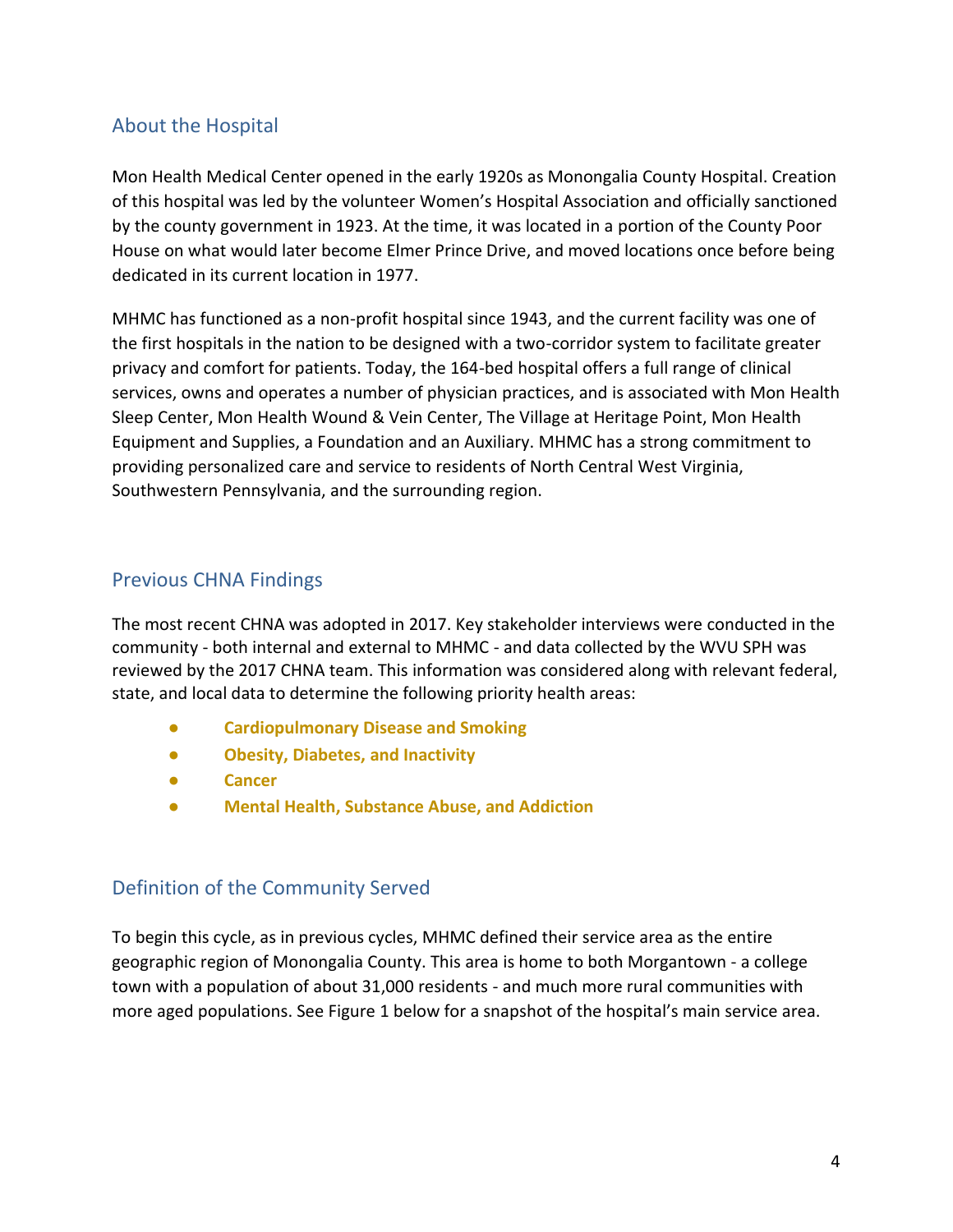

**Figure 1. Mon Health Medical Center Service Area**

The table below contains information from the US Census Bureau and shows the most current Quickfacts<sup>1</sup> for Monongalia County. It outlines some basic demographics about the population, as well as information about health insurance coverage, education, and poverty levels as context for interpreting the survey data. Appendix A includes the full list of Quickfacts.

<sup>&</sup>lt;sup>1</sup> [http://www.census.gov/quickfacts,](http://www.census.gov/quickfacts) 2019 estimates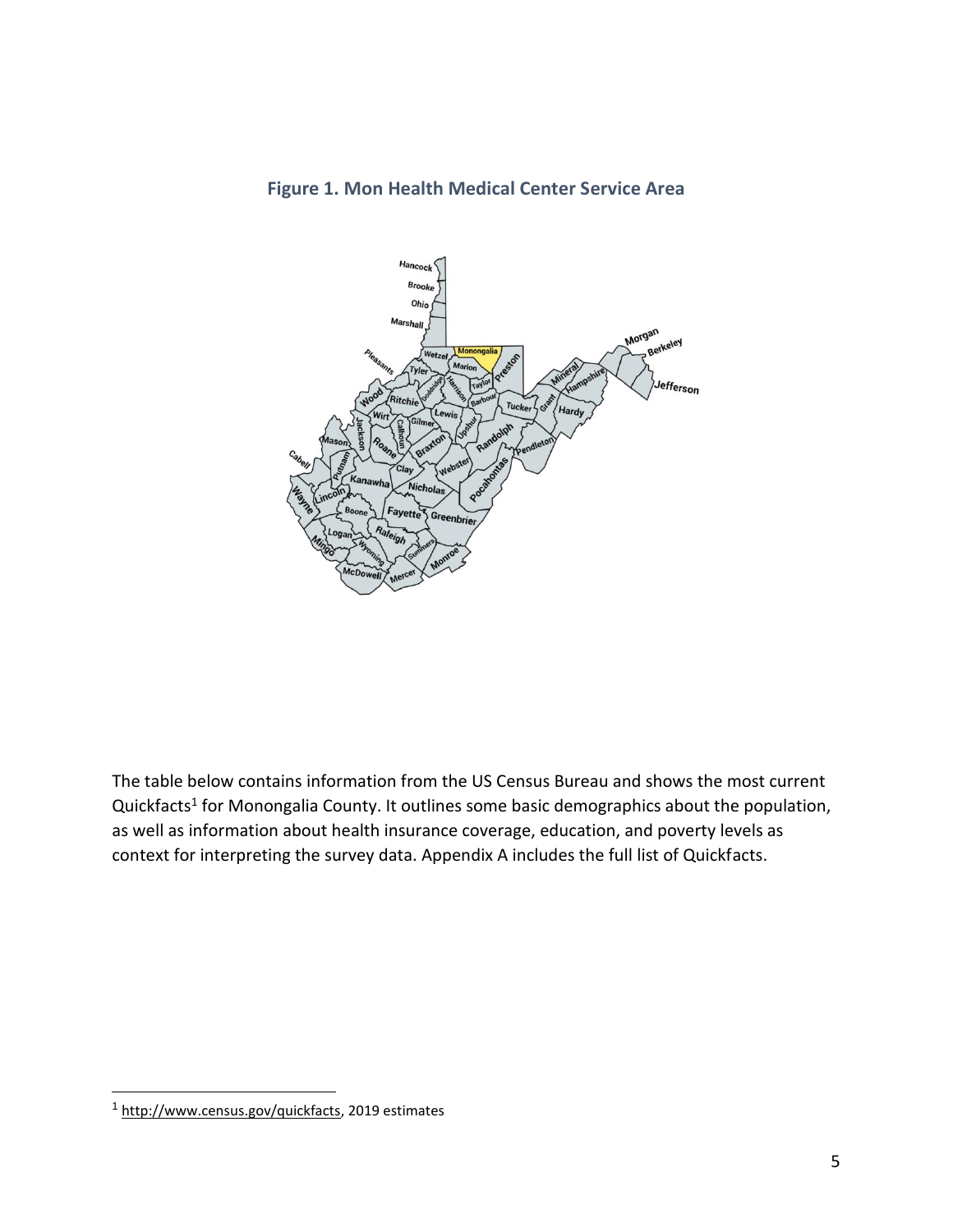|                                            | Monongalia County |
|--------------------------------------------|-------------------|
| Population                                 | 105,612           |
| Residents under the age of 18              | 16.3%             |
| Non-white or more than one race            | 10.2%             |
| <b>Hispanic or Latino</b>                  | 2.1%              |
| High School education or higher (ages 25+) | 92.3%             |
| Bachelor's degree or higher (ages 25+)     | 41.3%             |
| Under 65 years old and uninsured           | 7.4%              |
| Persons living in poverty                  | 18.3%             |

#### **Table 1. Select Demographic Data**

#### <span id="page-5-0"></span>Methodology and Community Input Process

The CHNA process began with a thorough review of the previous cycle's needs assessment. It also included a review of publicly available secondary data related to Monongalia County, including census data and County Health Rankings Data (Appendix B). As in the prior CHNA cycle, the WVU School of Public Health had recently surveyed the county as part of Ruby Memorial Hospital's CHNA process. This primary data collection consisted of a survey of community members' perceptions of health issues, administered both online and via hard copies to target a wide representation of community members.

To add to this dataset and ensure accurate representation of the experiences of anyone underrepresented in survey data, collection and analysis was followed by a community event attended by stakeholders representing an assortment of populations and areas of expertise. This event focused on reviewing survey data, discussing experiences of those underrepresented, and brainstorming community resources and assets that impact population health in the area.

This comprehensive primary data collection was thorough and timely, and was later presented to the MHMC leadership team for review. Those in the room found this data to be consistent with known public health issues and their experiences providing services in Monongalia County. However, they also wished to capture the perspectives of a more broad assortment of stakeholders and of their own clinicians, who they knew could accurately convey the health concerns and experiences of the MHMC patient population. To achieve this, leadership worked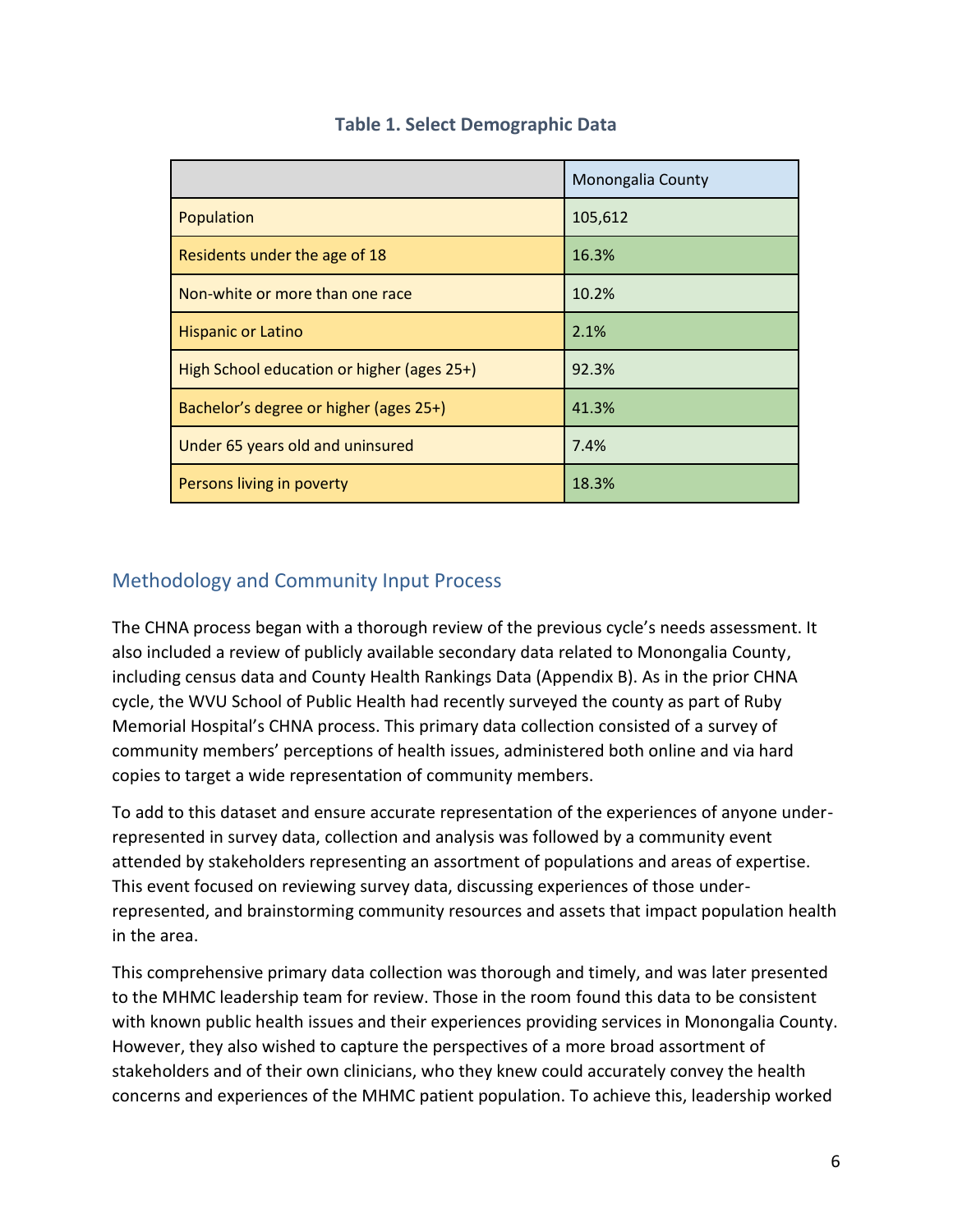with WVU SPH to develop and administer a supplemental survey tool throughout their own Monongalia County network. At the conclusion of this supplemental data collection, with a more robust snapshot of community health perceptions, the team was able to prioritize health topics to address through provision of community benefit.

#### Primary Methods of Collecting and Analyzing Information

Two primary sources of data informed the CHNA: (1) the recent public survey and (2) a second survey tool created specifically to supplement the original dataset and gather additional perspective from MHMC stakeholders. The public survey included questions about perceptions of general health of community members, quality of life, access to healthcare and medical needs, personal habits, and demographic information including age, education, and income.

The community survey (Appendix C) was collected both online and as paper copies from residents who were 18 or older. As the survey link was distributed through email lists and other digital avenues, recipients were encouraged to share it with their own personal and professional contacts. Some of the collection points and contact lists included:

- Healthcare providers, staff and their contacts
- Social media outlets, including community and neighborhood pages
- Hospital official website and newsletter
- City officials and their contacts
- The Shack Neighborhood House
- Milan Puskar Health Right
- Friendship House
- Morgantown Health & Wellness Commission
- Early Head Start staff and contacts

This survey was not intended to be a representative, scientific sample of residents of the county's population, but rather a mechanism to solicit the community's perception of their health needs, concerns, and "things that are working well" in Monongalia County. Just under 700 surveys were completed by community members from the area. Noteworthy limitations included low response representation from males, from the lower-income population making less than \$30k/year, from those residing in the western end of the county, and from seniors ages 65 or older. Despite these limitations, when analyzed closely, there was not noteworthy variation in health concerns reported by these demographics (Appendix D).

In addition to the Monongalia County resident survey, the supplemental survey (Appendix E) referenced above was created to give MHMC stakeholders an opportunity to provide input as well. Knowing that the health concerns expressed in the original county survey remain accurate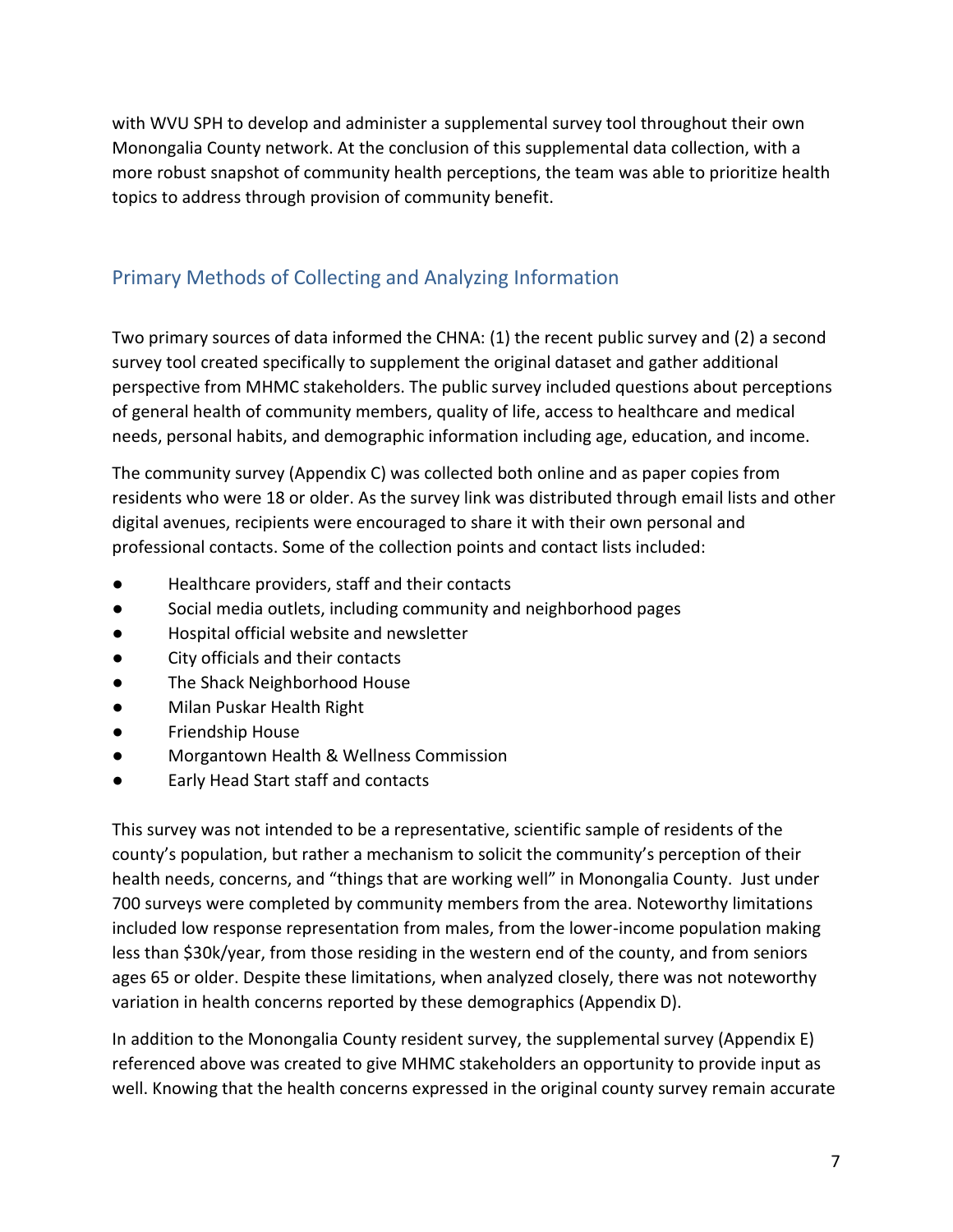for the MHMC patient population, this second tool was crafted to solicit stakeholder input and allow for any additional commentary.

A summary (Appendix F) of this supplemental survey data was presented back to hospital leadership. Respondents outlined their own concerns, which largely fell in line with existing survey data. Respondents were also given the opportunity to rank "top concerns" from 1-10 based on their expertise and knowledge of where MHMC could impact health outcomes.

The single exception to the resulting data was the inclusion of COVID-19 as a topic. The supplemental survey tool was being administered as the pandemic was arriving in the United States, and it appeared in the data and quickly rose to the "top 3" during the duration of data collection. MHMC is currently doing much in real time to address this ongoing public health crisis and to monitor its effects on the community. Although they have chosen not to prioritize it for the purposes of this process, provision of services and benefits surrounding this health topic will be ongoing indefinitely and remains a central focus of MHMC's efforts and resources at the time of this report.

#### Leadership Team and Community Organizations Involved

The following roles were represented on the MHMC CHNA leadership team and provided input throughout the process of developing the CHNA. These individuals were charged as a group with discussing use of the original Monongalia County dataset from the WVU SPH, methodology for collecting additional data, and they identified members of the community for inclusion in the supplemental data collection. They were responsible for collaborative discussion of primary and secondary data to determine health priorities.

#### Leadership Team

- Kristina Adrian MHS Executive Director of Growth and Marketing
- Kim Colebank MHS Communications Officer
- Mary Edwards, DO Vice President of Clinical Affairs, MHMC
- Karen Friggens Vice President of Physician Services, MHMC
- Mark Gilliam MHS Chief Information Officer, MHMC Chief Administrative Officer
- David Goldberg President and CEO, MHS
- Luella Gunter Executive Director of Philanthropy, MHS
- Cindy Johnson MHS Interim Chief Human Resources Officer
- Gregory Nelcamp, MD MHS Senior Vice President of Clinical Affairs
- Edward Phillips MHS Chief Legal Officer
- Candi Powers MHS Chief Revenue Cycle Officer
- Jack Schwartz MHS Chief Information Officer
- Joy Solomita MHS Interim Chief Nursing Officer
- Lisa Simon MHS Chief Financial Officer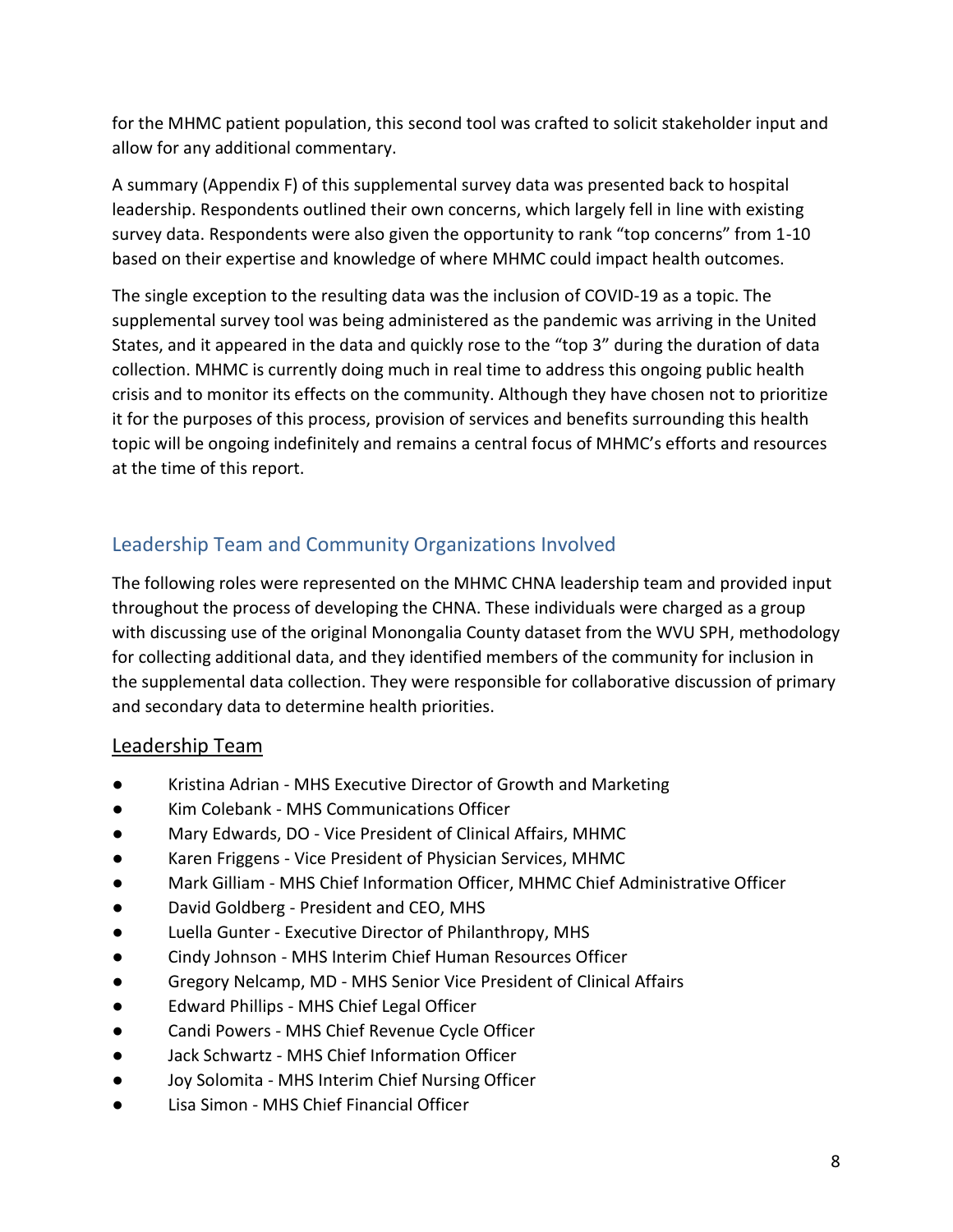- Breana Smith Strategic Implementation Manager
- Romeo Tan HR consultant
- Bradford Warden, MD Executive Director of Heart and Vascular Services

#### Community Health Needs Prioritization

Following the collection of supplemental data, leadership discussed the totality of information available, working to identify priority areas for developing implementation strategies.

With leadership, WVU SPH reviewed the summarized survey data, including overall responses to the three most important health problems or issues. The original data was analyzed in various ways, including a look at responses broken down by proximity to area high schools (Table 2). This provided a snapshot of perspectives across population densities, from the downtown area to more rural parts of Monongalia County.

| <b>Morgantown High School</b>  | <b>University High School</b> | <b>Clay-Battelle High School</b> |  |
|--------------------------------|-------------------------------|----------------------------------|--|
| Obesity - 56.2%                | Obesity - 71.8%               | Drug Abuse - 55.2%               |  |
| Drug Abuse - 48.2%             | Drug Abuse - 43.0%            | <b>Obesity - 51.7%</b>           |  |
| Mental Health Problems - 19.5% | Alcohol Abuse - 19.0%         | Cancer - 20.7%                   |  |

#### **Table 2. Community Health Concerns Survey Results**

Health issues were largely consistent when looking at things like area of residence, age, gender, income level, and other demographic variables. For example, drug abuse and obesity consistently appeared at the top of data breakdowns by race and ethnicity, gender, income levels, and in homes both with and without children. Health concerns varied slightly in priority when analyzed in these ways, but not significantly enough to affect prioritization decisions. Those working with populations of residents in Monongalia County agreed that the outcomes of this survey accurately represent the concerns and challenges of those they serve.

Respondents from all areas of the county expressed overall agreement with statements about topics such as general safety of the area and Morgantown being a safe place to raise children. Respondents also indicated that they largely believe Morgantown to be home to quality child care options, sufficient social supports for families and individuals in times of stress and need, and good quality health and physical education in the public school system. Residents reported being slightly less satisfied with availability of public transportation, jobs, access to affordable fresh foods, and the availability of accessible, healthy recreational activities for all ages. The lowest overall reported levels of satisfaction pertained to the condition/availability of sidewalks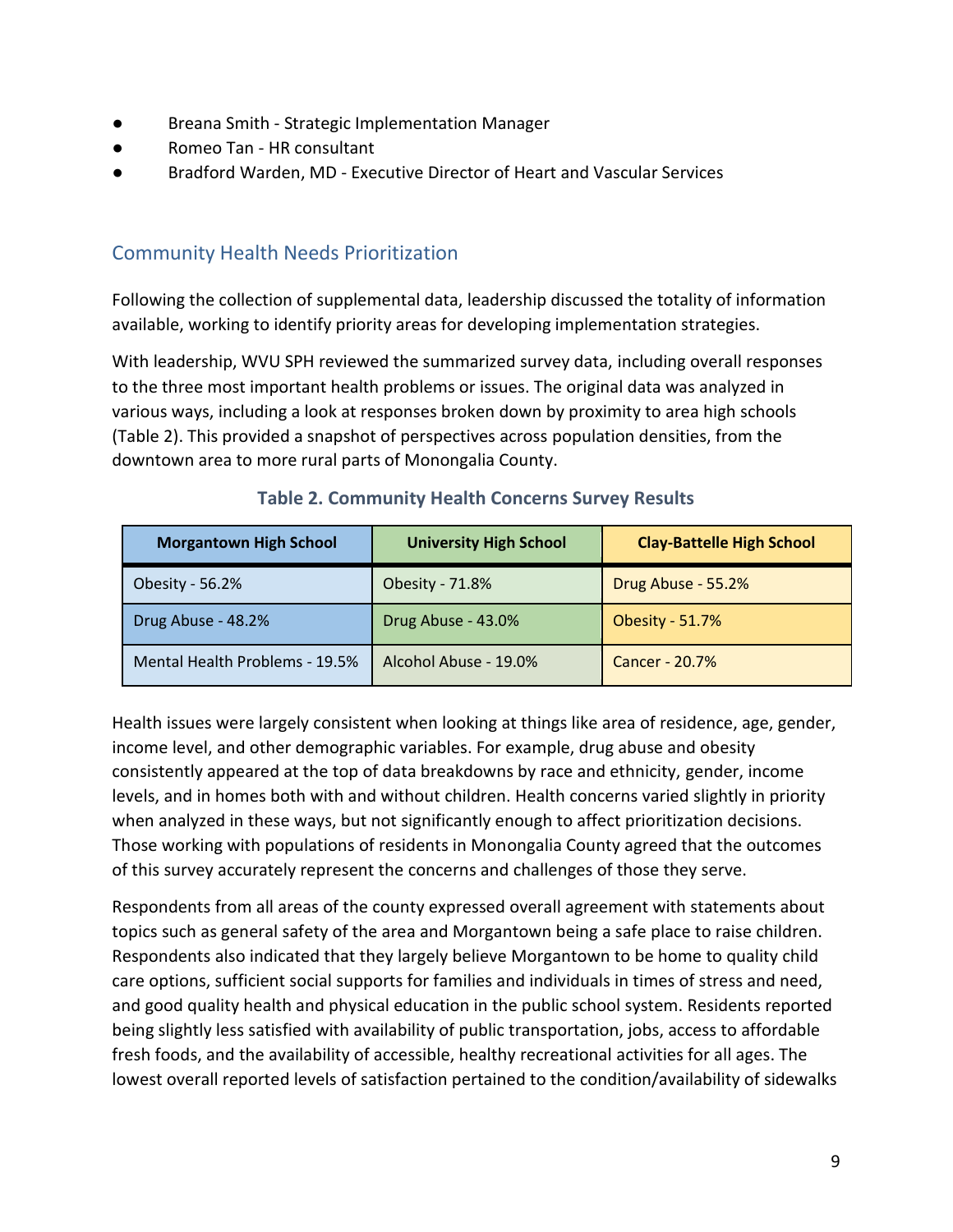and general safety when walking and biking, and to the availability of safe, affordable, sufficient housing options.

More generally, Monongalia county residents were mostly in agreement about perceptions of health - about three quarters of residents perceive the overall population to be "unhealthy" or "somewhat unhealthy". About a third reported the perspective that their fellow residents believe that they can make Monongalia county a better place to live, either individually or collectively. Slightly more than this reported satisfaction with overall quality of life in the area, and about half believe that neighbors know and trust one another.

In terms of access to healthcare and other medical needs (see Table 3 below), the majority of respondents report having access to adequate medical care when needed, easy access to specialists, overall satisfaction with the quality of care received, and the ability to typically be able to afford their portion of medical care and medications. (Note that many respondents reported that these questions were not applicable to them.)

|                                                        | Agree | <b>Disagree</b> |
|--------------------------------------------------------|-------|-----------------|
| I have access to the specialists I need                | 40.5% | 16.4%           |
| am very satisfied with my medical care                 | 38.8% | 20.9%           |
| I have access to adequate healthcare                   | 42.5% | 12.5%           |
| At times I can't pay for my portion of my medical care | 23.2% | 58.6%           |
| At times I can't pay for my portion of my medication   | 16.9% | 71.3%           |
| am able to get medical care when I need it             | 38.2% | 20.2%           |

#### **Table 3. Access to Healthcare and Medical Needs**

During the prioritization process, leadership revisited common priority areas within the context of discussions and data. When considering where and how the hospital can realistically have an impact, what they could accomplish with collaboration with partners, and what topics to monitor and revisit at a later time, the list of top health concerns was pared down and reconfigured to the three that will be the focus moving forward with implementation planning.

**1.) Cancer** – This topic is of very high importance according to the survey data from the community, the relevant secondary data, and discussions with community stakeholders. Programs and partnerships addressing this significant concern are already in place at MHMC. Hospital leadership sees ways to build upon these partnerships, as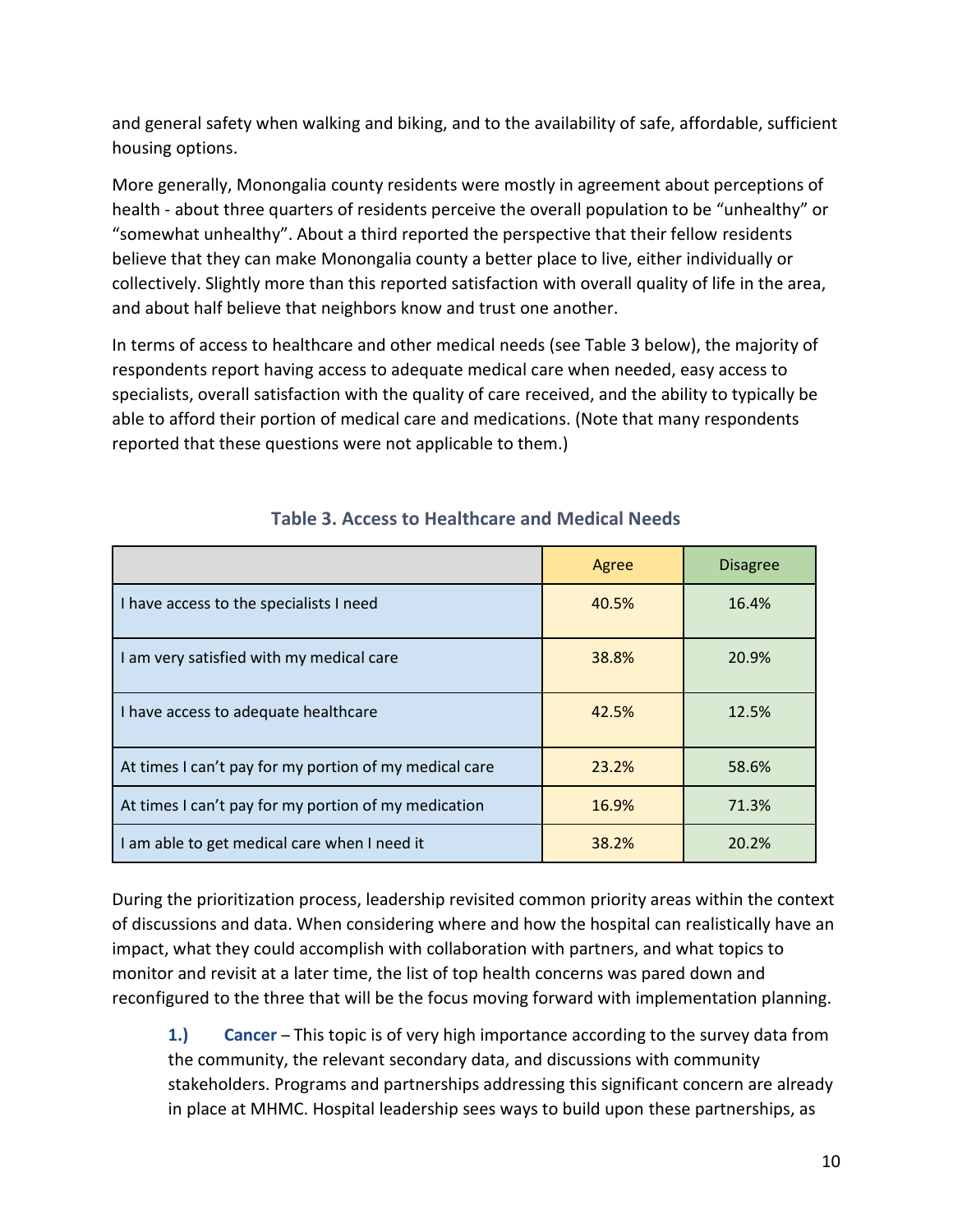well as explore new strategy ideas. In light of all of the above, this topic was identified as a high priority for strategy development.

**2.) Substance Use & Abuse** – Among the top health concerns revealed in all of the data were substance use & abuse. This ongoing community and state issue is also being addressed via existing programs and partnerships with stakeholders, with further room for expansion and new strategies as this problem persists in the County. Perhaps due to Morgantown's designation as a "college town", alcohol appears a bit more in this County's survey data when compared to other areas of the state - for this reason, it will be included and considered along with other substances here.

**3.) Mental Health Problems** - Community concern about mental health was very evident in the survey data and discussion - this includes resident struggles with mental health, access to treatment options, and stigma surrounding these issues. In light of this and the ongoing need to find placement for patients needing a treatment bed or crisis stabilization, the hospital is making this topic a high priority.

**4.) Obesity** - Hospital leadership feels that obesity, which is also addressed via existing and ongoing programming, is a topic whose health outcomes can be affected by continued work and exploration of new strategies and partnerships.

Hospital leadership did take the time to discuss some of the other issues raised in the county and supplemental surveys, including the new inclusion of COVID-19, as noted earlier in this report. Food insecurity and low income, as further examples, are topics that the hospital recognizes as significant concerns. To provide support in this area, MHMC's overarching Mon Health System sponsors a local food program, Pantry Plus More. Pantry Plus More is a schoolbased program that provides food, hygiene, and other necessities to Monongalia County students and their families. These issues will remain in consideration as new programs and partnerships may arise, and as the ongoing pandemic sees more pressing need in these areas. If it is found that there is an opportunity that will change the scope of the hospital's ability to impact these or other topics, the team may choose to bring them back to the table for further discussion.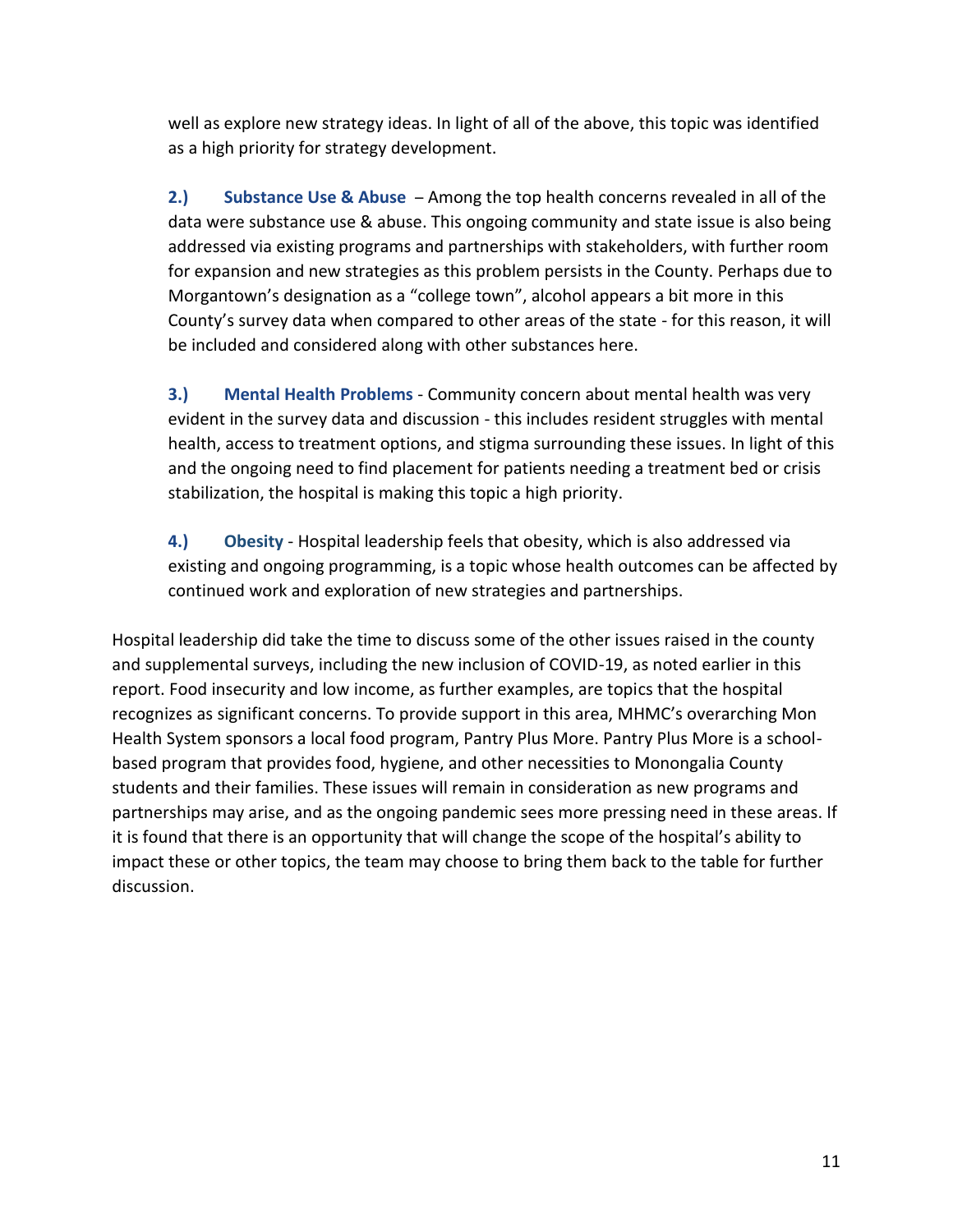#### **Conclusion**

The 2020 CHNA identified four health priorities to guide Mon Health Medical Center's efforts to improve the health of community members. These topics are largely consistent with health concerns raised in the previous cycle, and are:

- **1. Cancer**
- **2. Substance Use & Abuse**
- **3. Mental Health Problems**
- **4. Obesity**

This succinct list of priorities will guide the implementation planning process. Implementation strategies will aim to address these issues using existing resources and partnerships with other community organizations where possible, build upon past success, and include past efforts to address health needs identified in the previous CHNA. In the coming months, this process will lead to the completion of an implementation plan for activities centered on these health needs. Looking forward, MHMC will be poised to conduct their next CHNA as part of the three-fold, county-wide collaborative with the Monongalia County Health Department and Ruby Memorial Hospital.